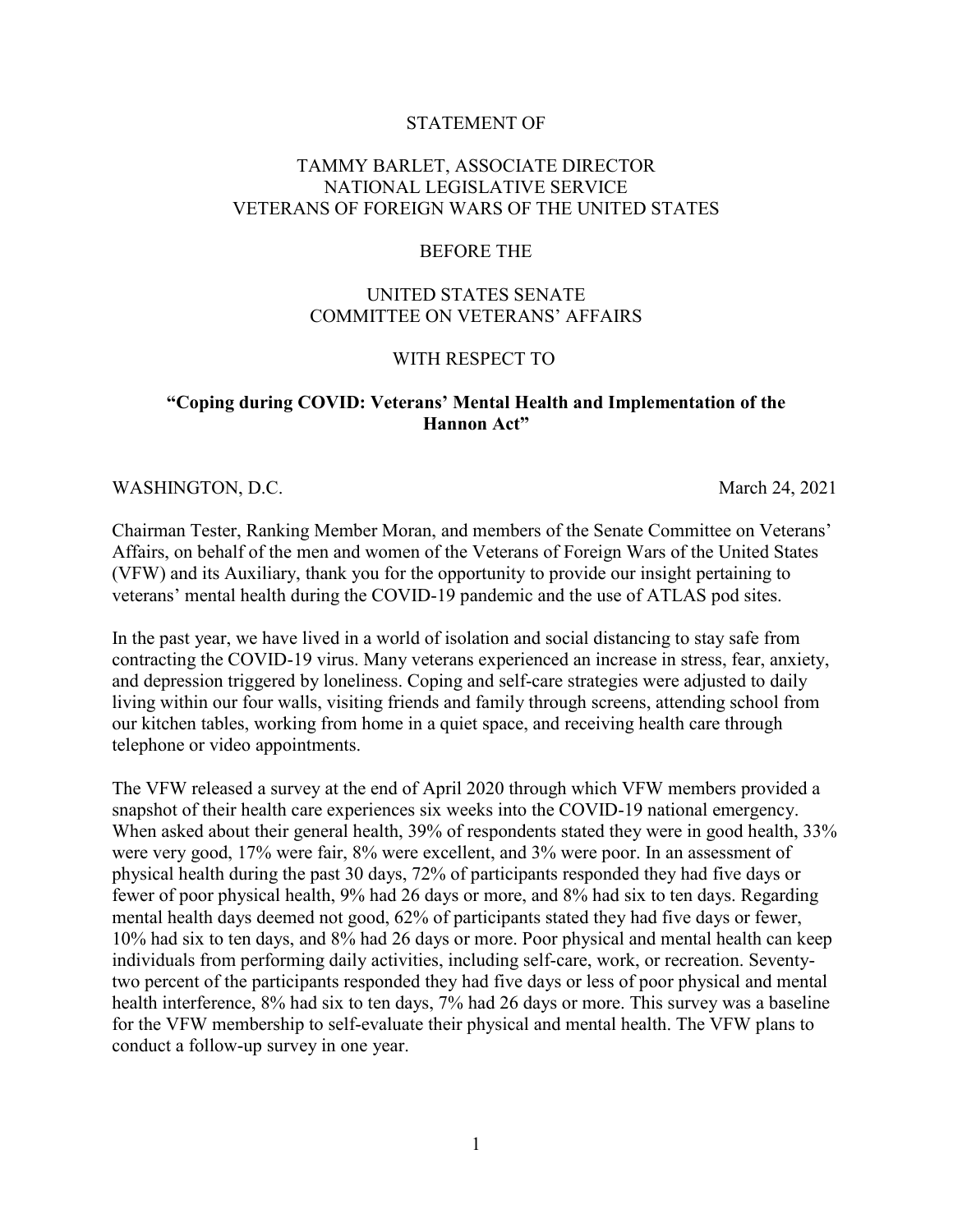

Telehealth plays a critical role in maintaining veterans' mental and physical well-being during a time of social distancing and quarantine. During the pandemic, the need for telehealth expanded, and the Department of Veterans Affairs (VA) was ready. The majority 47% of veterans who responded to the VFW's COVID-19 survey stated their routine care appointments were converted to telehealth. Telehealth appointments allowed veterans access to their care in the safety and comfort of their own homes. Retaining telehealth as a tool decreases the barriers of transportation, inconvenience, the economic impact of taking time off from work, child care, and exposure to sexual harassment or assault. Although, new issues arose like limited access to highspeed internet, technology illiteracy, and lack of access to smartphones, tablets, or computers.

Even with the success of the technology, a digital divide is created. In a recently released Office of Inspector General (OIG) VA report, face-to-face primary care encounters decreased while telephone and VA Video Connect (VVC) appointments increased from February to June 2020. The urgent transition from in-person appointments to telehealth left both patients and physicians relying on communication via telephone, which made up 81% of those encounters. But making eye contact and seeing facial and body cues is essential to successful appointments. The OIG sent a questionnaire regarding VVC barriers to the Veterans Health Administration (VHA) primary care providers. The providers identified veterans' lack of internet connectivity and equipment, insufficient training and support for veterans, inclusion of test visits prior to scheduled appointments, and the problematic two-system scheduling process for face-to-face care. The OIG report recommended that VA assess VVC and take appropriate action to address the digital divide.

The VFW is proud to be part of the solution. Through Accessing Telehealth through Local Area Stations (ATLAS) pod sites, the VFW has worked with VA and Philips to leverage VA's anywhere-to-anywhere authority to expand telehealth options for veterans who live in rural areas, or who may lack access to the internet, necessary equipment, and knowledge to facilitate VVC video calls. In addition to secure and private VVC connectivity, the ATLAS locations contain a full suite of telehealth devices, such as blood pressure cuffs, scales, oximeters, thermometers, and glucose monitors.